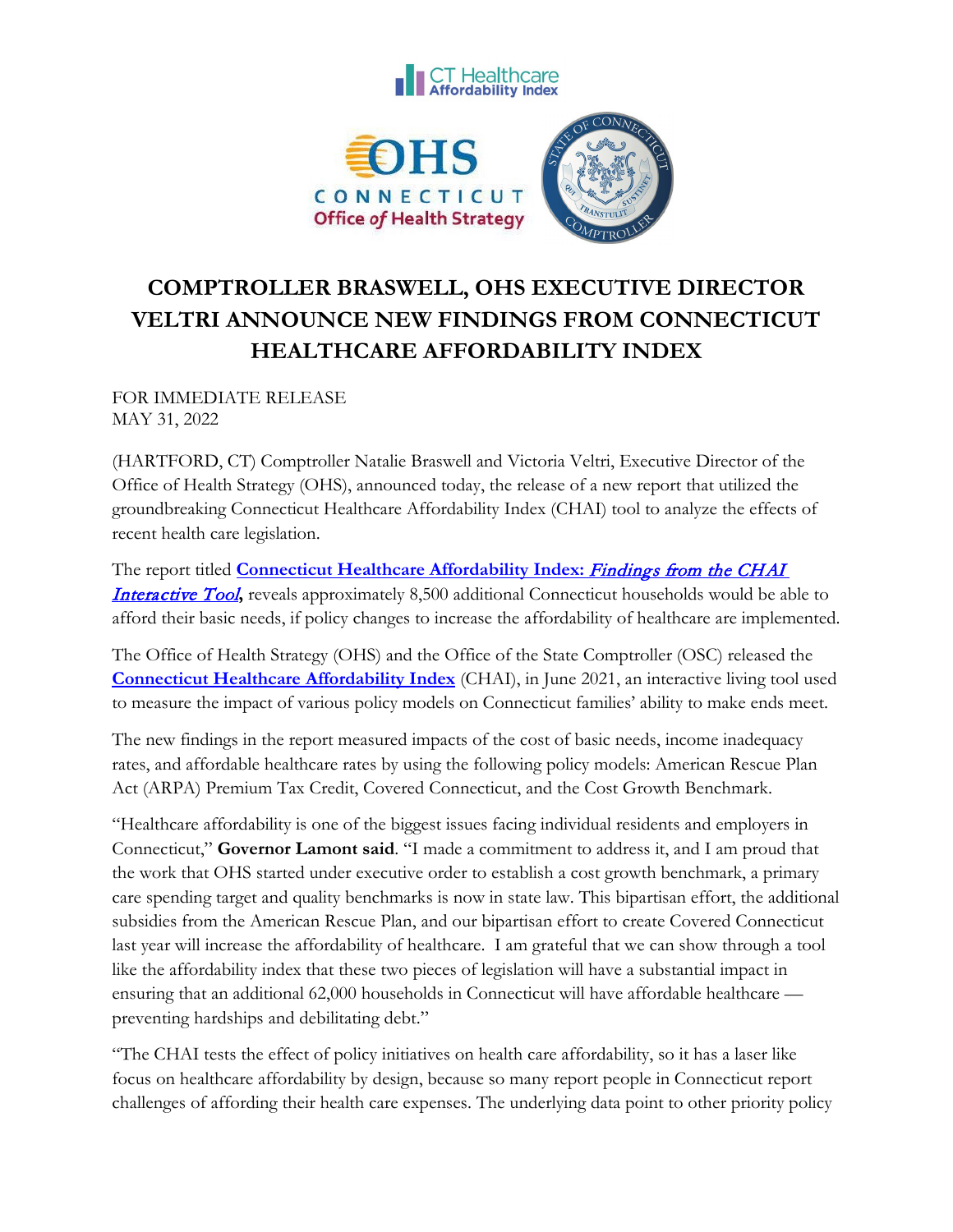

areas that affect health and healthcare. Initiatives we undertake ensure we focus intentionally on the impacts of policy on equity, ensuring that we do not sacrificing quality and access to care," **OHS Executive Director Victoria Veltri said**. When we combine the three of these policy initiatives-the ARPA plan subsidies from the federal government, the Covered Connecticut program, and the lowering of the rate of hospital spending growth to the annual Cost Growth Benchmarks, more than 62,000 additional households in our state will have affordable healthcare under these initiatives."

"The CHAI tool gives researchers and lawmakers unprecedented power to evaluate health care policy," said **Comptroller Natalie Braswell**. "I'm thrilled that this report so effectively utilized the tool, and even more so that it shows recent legislation has been successful at lowering health care costs. However, we all know that there is far more work to do, and far more Connecticut families that need health care to be more affordable."

The ARPA Premium Tax Credit (PTC), a refundable tax credit designed to help eligible individuals and families pay for qualified health plans, purchased through the federal or state exchanges. The CHAI measured the impact of the lack of the ARPA PTC and concluded that the cost of health insurance for households in the individual marketplace can be significant burden on basic needs.

By removing the premium tax credit income cap for individuals and families purchasing insurance through the individual insurance marketplaces results in a 5.9 percentage point decrease of income inadequacy rates—a decrease of over 7,500 households estimated to have income insufficient to meet their basic needs.

Overall, this model estimates that if the temporary ARPA provision was available in 2019, nearly 31,000 additional households would be defined as having affordable healthcare.

"This tool demonstrates that policies can really have a substantial impact on the ability of Connecticut families to meet their basic needs," **Director of the University of Washington Center for Women's Welfare Lisa Manzer said**. "Without further action though, the temporary ARPA expansion of the premium tax credit will lead to a significant number of families unable to continue to afford their healthcare costs—straining their ability to afford the rising cost not just healthcare but also rent, food, and child care."

The Covered Connecticut Program was established on July 1, 2021, an initiative to provide Connecticut residents with health insurance coverage at no cost.

The Covered CT model estimated over 17,000 additional households will be defined as having affordable healthcare costs as a result of the expanded eligibility of the Covered Connecticut program.

By tying the rate of hospital spending growth to the cost growth benchmark, the model estimates that 14,000 additional households will attain affordable healthcare according to the Connecticut Household Healthcare Spending Target. Further analyses will be performed, including tying the rate of pharmaceutical and overall health care spending to the rate of the annual cost growth benchmark. These analyses will likely substantially increase the number of households with